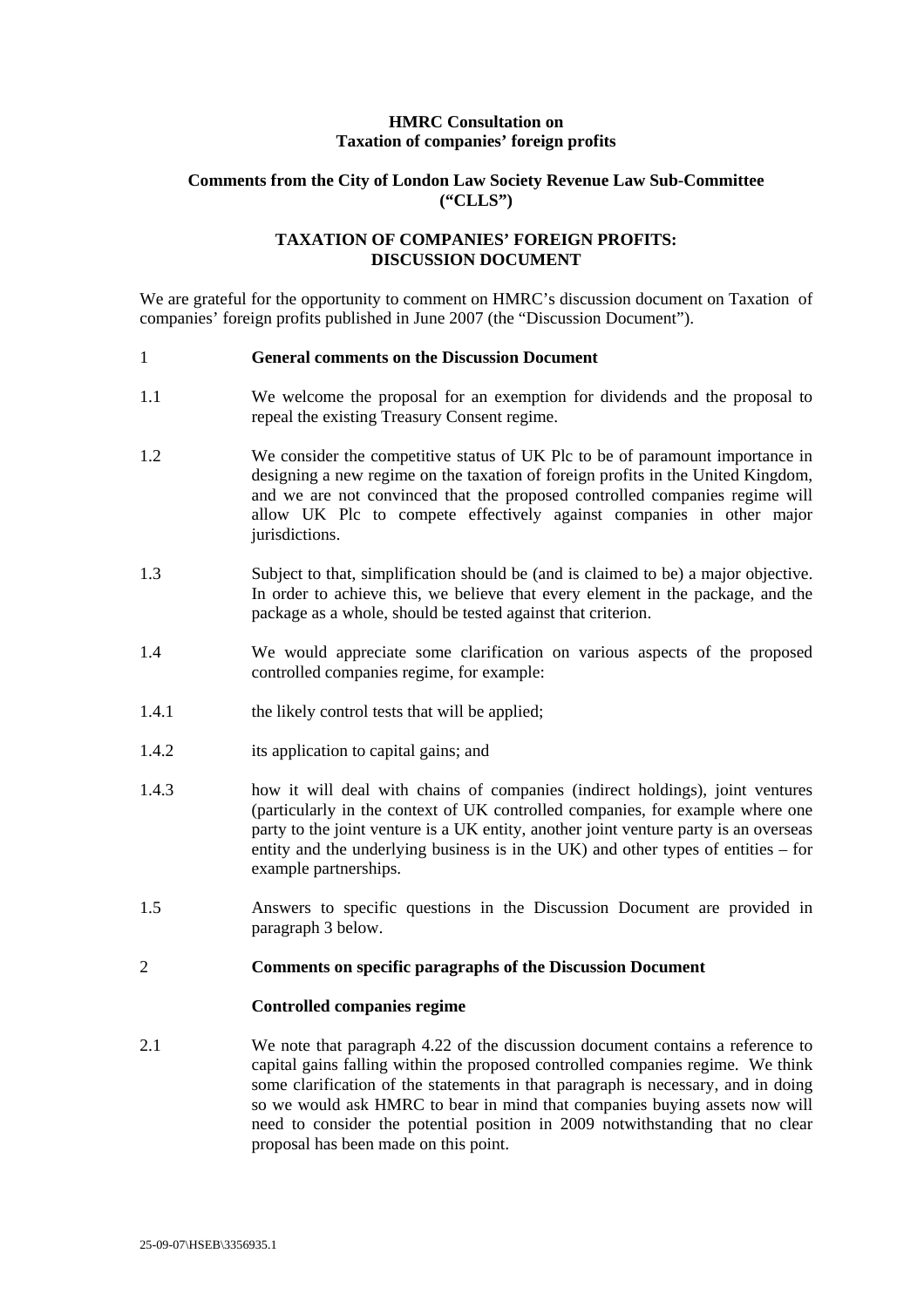2.2 Paragraph 4.28 of the Discussion Document states that that paragraph and paragraphs 4.29 and 4.30 will only apply to foreign companies. We consider that this is discriminatory on the basis of the principles outlined in the *Cadbury Schweppes* case.

## 2.3 **Interest Relief**

We consider that the proposal to restrict interest relief by reference to a group's external financing costs at paragraph 5.7 of the Discussion Document is out of step with the internationally accepted transfer pricing principles based on arm's length transactions and potentially conflicts with the taxing rights of other jurisdictions where a group has operations in more than one country.

## 3 **Responses to Questions for Consideration listed in Section 7 of the Discussion Document**

- 3.1 Question 7.1: Proposed Dividend Exemption
- 3.1.1 We support the proposals for exempting dividends from tax, and we consider that the exemption should apply to all dividends. The preservation of taxing rights over certain dividends, as noted in paragraph 3.11 and footnote 1 of the Discussion Document, does not reflect the proposition that the new regime will involve simplification.
- 3.1.2 However, we consider that the proposals for exempting dividends should go further. If HMRC's goal is simplification and it is confident that the proposed controlled companies regime will be robust, it should be consistent and exempt gains as well as income arising to a company that falls within the regime. That would provide simplification as it would help to end debates over the potential recharacterisation of returns of capital as dividends. Simplifying the existing substantial shareholding exemption would also be welcomed as it would result in a more competitive regime in the UK by comparison with other jurisdictions.
- 3.1.3 We are concerned by the proposal that smaller companies will be subject to a different regime in all cases. This is likely to cause difficulties for companies that later have to go through a transition to the larger company regime. We would suggest that smaller companies should be entitled to elect into the larger company regime.
- 3.1.4 We consider that the proposals for portfolio company dividends could be problematic. An exemption could preclude owners of portfolio holdings from qualifying for double taxation agreement benefits. Credit for underlying tax would only be workable in circumstances where the relevant information happened to be available to the shareholder or if a headline rate of underlying tax could be deemed to apply in respect of companies in specific jurisdictions.
- 3.2 Question 7.3: Proposed Controlled Companies Regime
- 3.2.1 We would ask HMRC to consider again whether it is necessary to have a UK to UK controlled companies regime. We consider that this would give rise to complications and, if it includes compensating adjustment arrangements, a regime that resembles the current group relief regime but which must be operated in parallel with that other regime. As an alternative, we would suggest a controlled companies regime that applies in cases where UK and non-EEA jurisdictions are involved.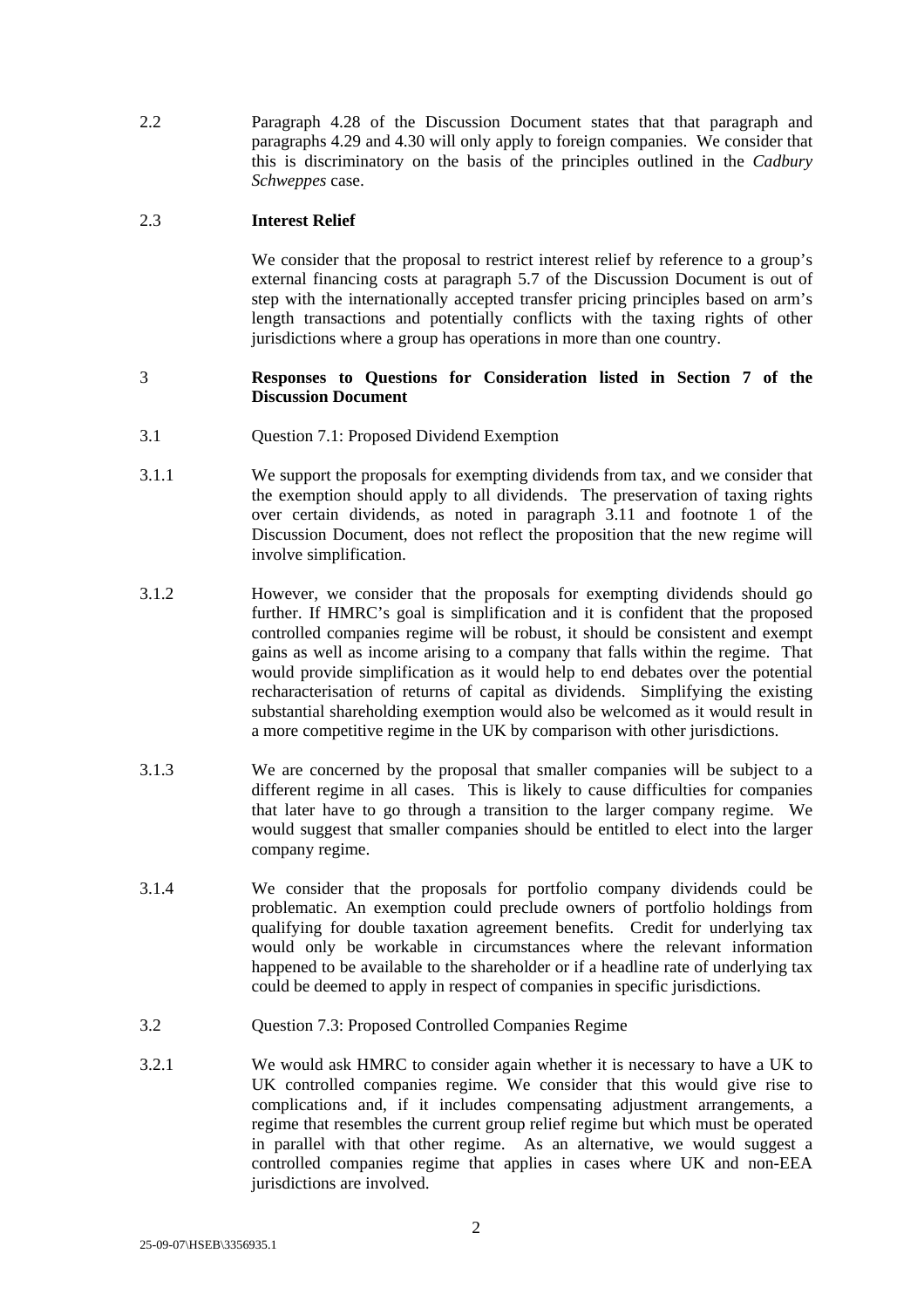- 3.2.2 We note the proposal that the controlled companies regime should apply to stakes as low as 10%. In our view this is too low as the regime could apply to companies that are not actually "controlled" and this may be considered too high a price for a dividend exemption by UK Plc. We would suggest that the controlled companies rules would work better if applied in a similar way to the current control test set out in Section 755D Income and Corporation Taxes Act 1988.
- 3.2.3 We should be grateful for an explanation of what grandfathering and/or transitional rules are to be proposed in order to bring the proposed controlled companies regime in to force.
- 3.3 Question 7.4: Measurement of Income

We consider that computations should be made on the basis of International Accounting Standards (or accounts that comply with them) rather than simply UK GAAP. We believe that using UK GAAP would cause difficulties in various circumstances. For example, a company that accounts in US GAAP but is required to translate its accounts into UK GAAP purely for the purpose of the controlled companies regime would find the regime overcomplicated and administratively burdensome.

- 3.4 Question 7.6: Interest
- 3.4.1 We would appreciate clarification on the scope of the proposed changes to the interest relief rules; for example, will the definition of "tax advantage" follow on from the Section 709 TA 1988 definition as has been the case in other contexts?
- 3.4.2 We would welcome a clearance or ruling system if such interest relief rules are to be introduced, so that taxpayers can determine in advance whether interest deductions are to be restricted under the regime. In this connection, we would refer to the current consultation of clearances and advance agreements.
- 3.5 Question 7.7: Treasury Consents

As we have mentioned above, we welcome the proposal to repeal the existing Treasury Consent regime. However, we do not see a need for "real time" reporting; in our view disclosure within a reasonable period (for example along the lines of the existing requirements in Section 765A TA 1988) should be sufficient.

19 September 2007

# THE CITY OF LONDON LAW SOCIETY 4 College Hill, London EC4R 2RB Tel: 020 7329 2173, Fax: 020 7329 2190 E-mail: mail@citysolicitors.org.uk

### © CITY OF LONDON LAW SOCIETY 2007.

All rights reserved. This paper has been prepared as part of a consultation process. Its contents should not be taken as legal advice in relation to a particular situation or transaction.